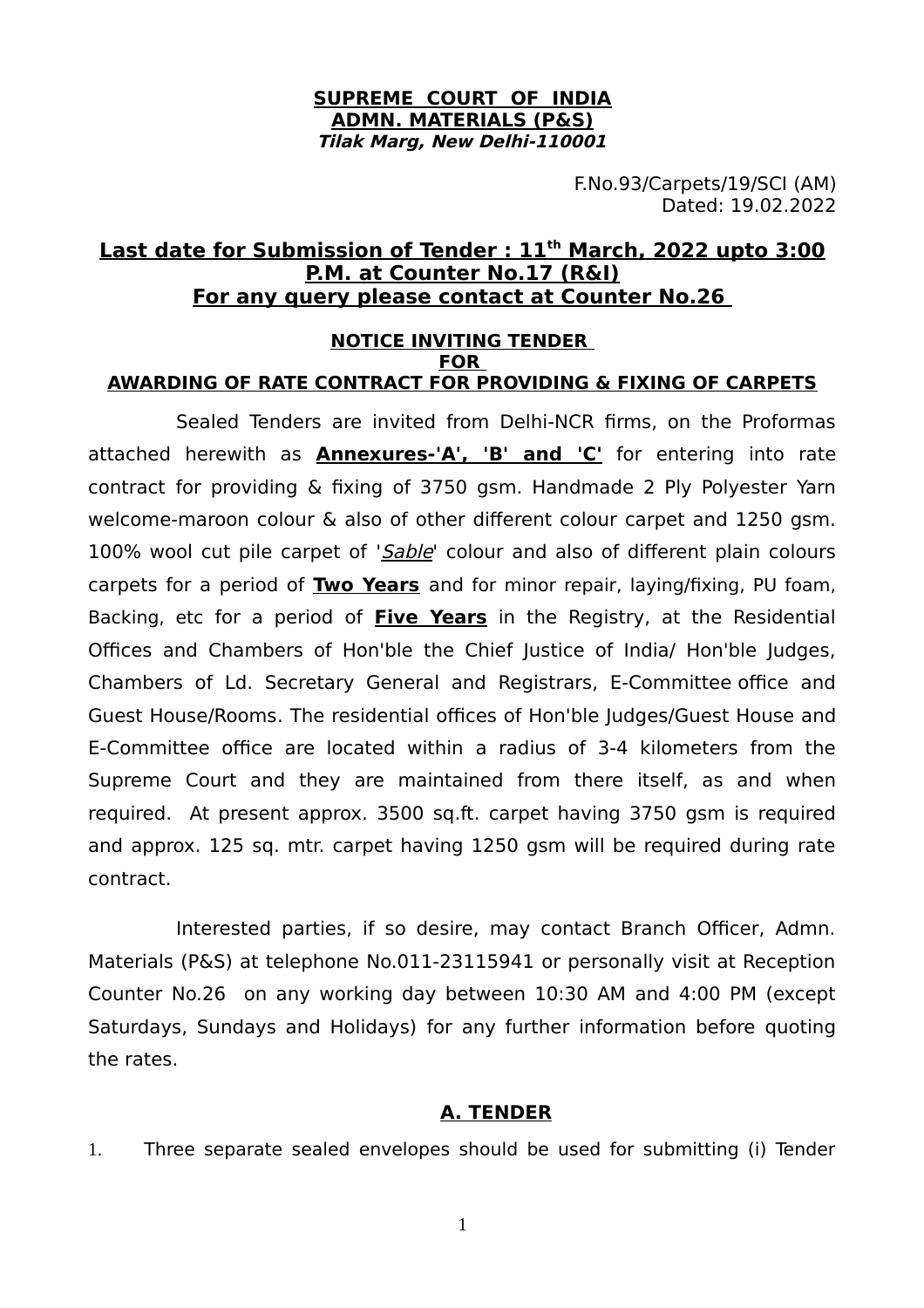document, (ii) Sample of 3750 gsm. Hand made 2 Ply Polyester Yarn welcome-maroon colour carpet with anti-skid backing and sample of 1250 gsm. Sable colour carpet with PU foam and (iii) Earnest Money superscribing on the respective envelopes (a) Tender for awarding the rate contract of providing & fixing of carpet, (b) Samples of carpets (c) Earnest Money for awarding the rate contract of providing & fixing of carpet.

- 2. The tender may be sent by post sufficiently early so as to reach the Registry within time, or may be delivered at the Counter No.17 (R&I). If tender is sent through Messenger, an authority letter from the tenderer with proof of identity may also be given to the Messenger so that he could show the same alongwith his own identity proof to the Reception Office at the Counter No. 17 (R&I).
- 3. No Earnest Money shall be required from the Tenderers whose names are included in NSIC list or registered in NSIC / Small Scale Industral Unit/MSME but the tenderer is required to submit the photocopy of valid certificate alongwith the tender in place of earnest money.
- 4. The tenderers are expected to examine all the instructions, Proformas terms & conditions and specifications in the tender documents. Failing to furnish all information required by the tender document in any respect will be at the tenderer's risk and may result in the rejection of the tender.
- 5. The tender must be received not later than the date & time specified for submitting the same. In case, the date of submitting the tender will be declared as holiday by the Government of India then the next working day will be treated as due date of the tender.
- 6. The rates quoted in the tender will remain unchanged during the contractual period. Under no circumstances rate revision will be allowed.

## **B. TERMS AND CONDITIONS OF TENDER**

7. The tenderers are required to quote their lowest rates, GST (with percentage), discounts and details (inclusive of labour) for providing & fixing of 3750 gsm. Hand made 2 Ply Polyester Yarn welcome-maroon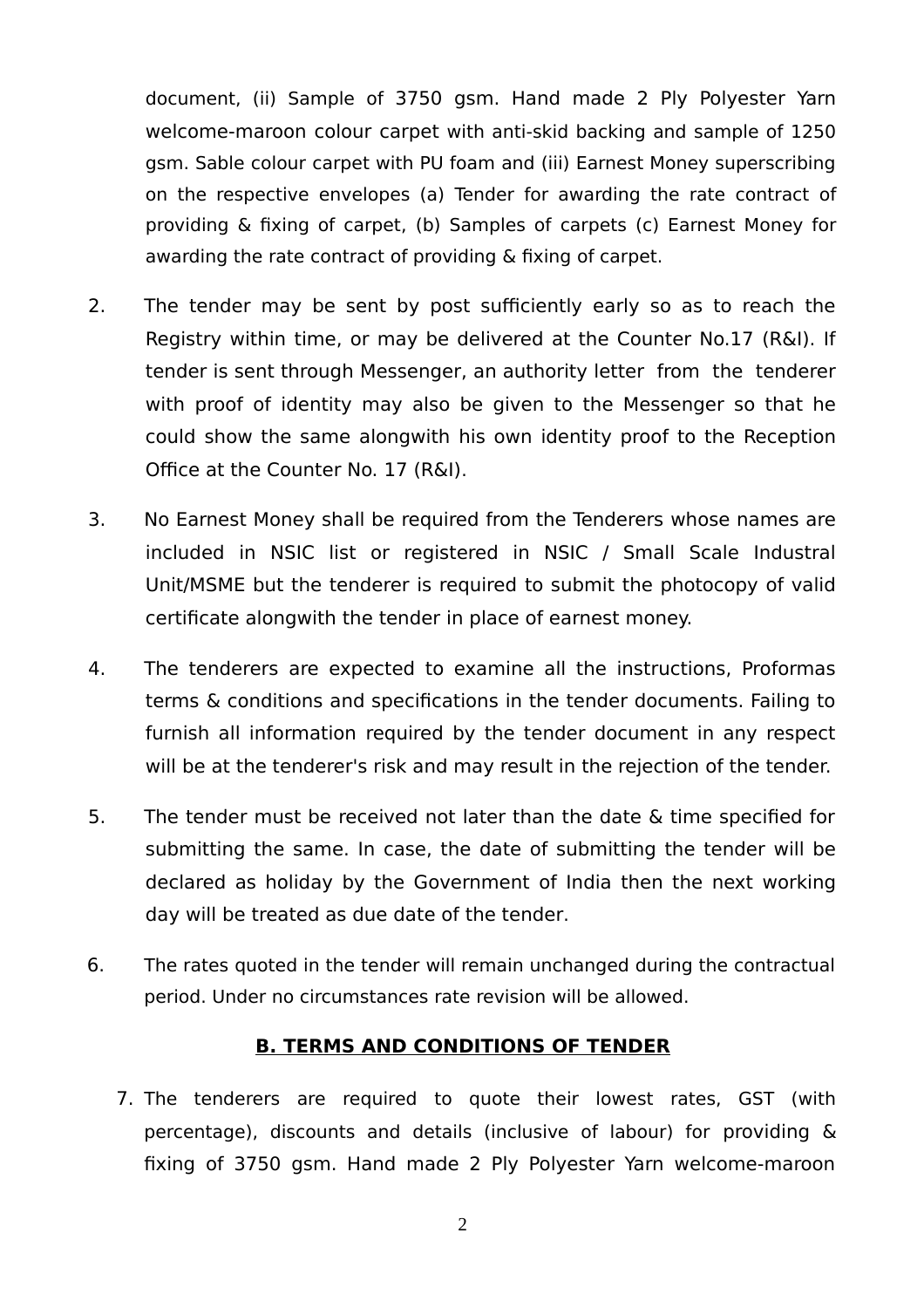colour & also of other different colour carpet and 1250 gsm. 100% wool cut pile carpet of 'Sable' colour and also of different plain colours carpets as per the Annexures-'A' and 'B' annexed hereto.

- 8. The tenders are required to send their tender along with **Demand Draft of Rs.25,000/- (Rupees Twenty Seven Thousand Only)** for providing and fixing of 3750 gsm. Hand made 2 Ply Polyester Yarn welcome-maroon colour carpet and **Demand Draft of Rs.3,500/- (Rupees Three Thousand Five Hundred Only)** for providing and fixing of 1250 GSM 100% wool cut pile sable and other plain colour carpet respectively **drawn in favour of ''The Registrar (Admn.) Supreme Court of India'' payable at New Delhi as Earnest Money**, which will be refunded to the unsuccessful tenderers after awarding of the contract. **Name of the firm** and telephone number may be written on the reverse side of Demand Draft. If EMD is exempted, Certificate has to be submitted along with the tender documents.
- 9. Earnest Money Deposit of tenderers would be returned by way of RTGS/ NEFT after the contract has been finally awarded to the successful tender. A copy of canceled cheque is required to facilitate the refund of EMD amount.
- 10. The rates should be valid for a minimum period of 90 days from the date of opening of the Tender. The tenderer shall not be entitled during the said period of 90 days to revoke or cancel its tender or to vary the tender or any terms thereof.
- 11. Hypothetical or conditional Tender will not be entertained. Tender once submitted shall not be allowed to be withdrawn or altered, otherwise appropriate action as may be deemed fit by the Registry will be taken against that Tenderer, including forfeiture of Earnest Money. The tenderer shall be bound by the terms and conditions of the tender. If the tender is withdrawn or altered by the concerned party at any time after it is submitted, appropriate action may be taken.
- 12. The Registry will deal with the tenderer directly and no middlemen/agents/commission agents etc. should be asked by the tenderers to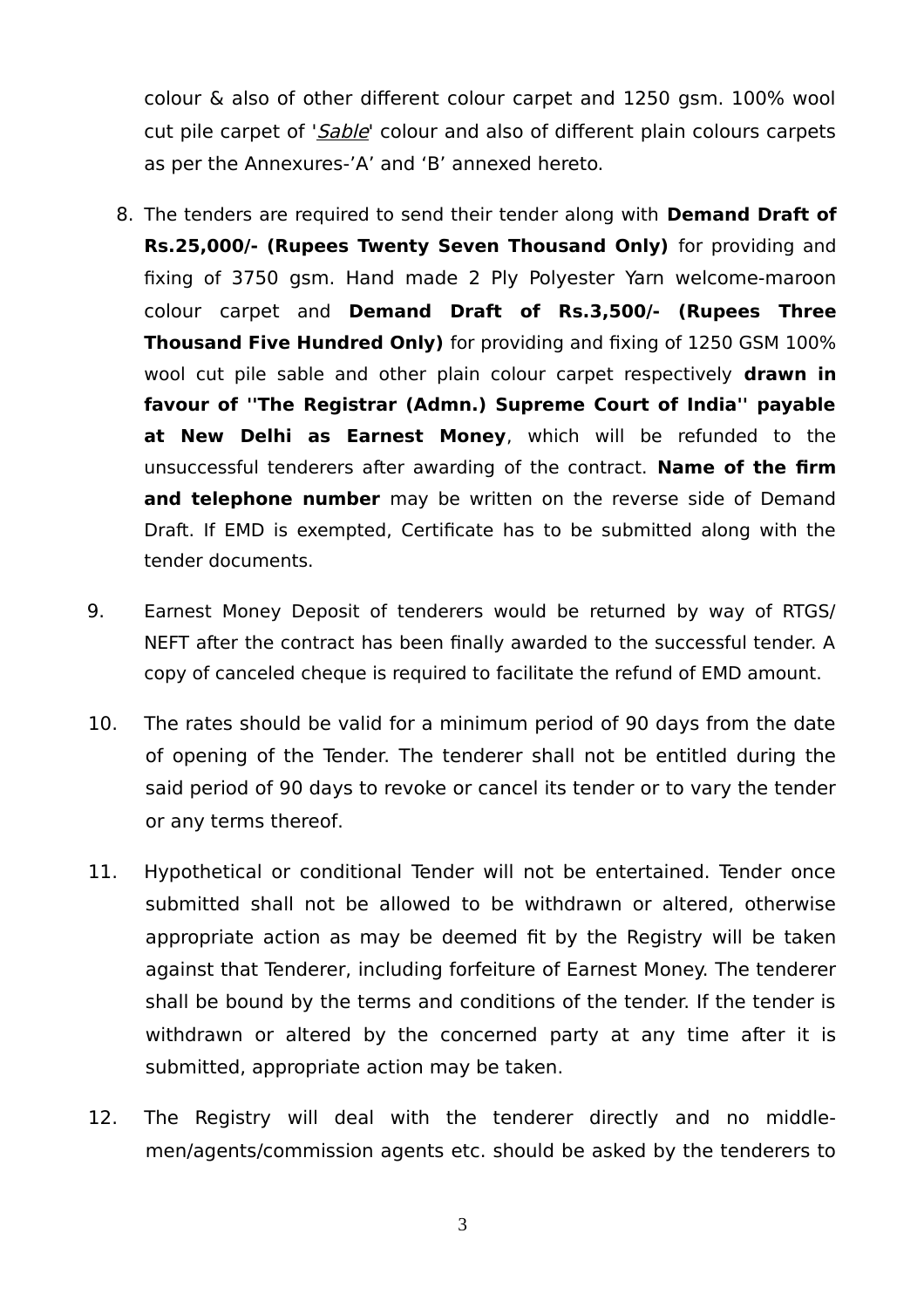represent their cause and they will not be entertained by the Registry. The Tender Form is not transferable and the agency shall not be permitted to transfer its rights and obligations to any other person/ organization or otherwise.

- 13. The tenderer shall give an undertaking (as per Annexure-'C') that the Firm/ Partners/ Director/ Proprietor has not been blacklisted and its business dealings with Central/ State Government/ Public Sector units/ Autonomous bodies have not been banned/ terminated on the account of poor performance.
- 14. It is made clear that if the services rendered by the firm are not found satisfactory at any time during the period of contract, the contract is liable to be cancelled without any notice subject to the terms and conditions of the tender.
- 15. The Earnest Money/ Security deposit shall stand forfeited in case of breach of any of the conditions mentioned herein
- 16. Rates for supply and fixing **with labour and cartage charges** of carpet are required to be submitted in the format as per Annexures-'A' and 'B' for two years and five years. The rates shall remain in force for the entire period of contract unless it is terminated.
- 17. The tenderer shall quote rates both in figures and words with blue/black ball pen. In case of any discrepancy, the figures mentioned in words will be considered.
- 18. The tenderers should specifically state whether rates are inclusive of GST (as applicable) and if it is not, it will be deemed that rates are inclusive of GST.
- 19. Over-writing/over-typing or erasing of the figures which render it doubtful or ambiguous are not allowed and shall render the tender invalid.
- 20. The Registry, in its discretion, reserves the right to make any change, at any time, in the terms and conditions of the NIT and accept or reject any or all tenders, partly or completely, at any time without assigning any reason therefor.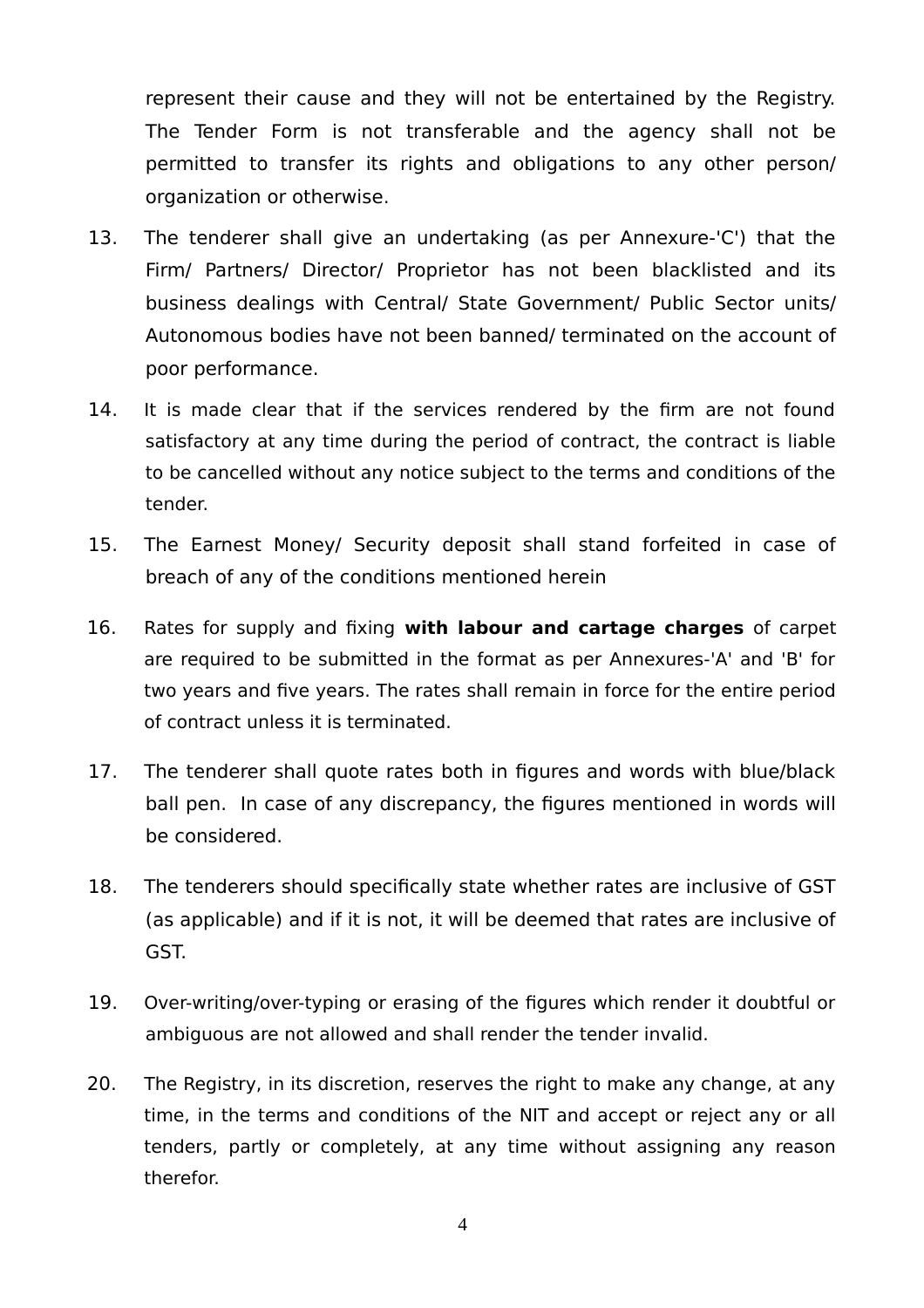- 21. All the pages of quotations including the documents submitted therein must be duly signed and stamped failing which the offer shall be liable for rejection.
- 22. The Registry is not bound to accept the rates submitted by the lowest tenderer or any other tenderer nor does it undertake to assign any reasons for its decision in this matter.
- 23. Bidders shall not be permitted to withdraw their offer or modify the terms and conditions thereof. In case the bidder fails to observe and comply with the stipulations made herein or backs out after quoting the rates, the aforesaid bid security shall be forfeited.
- 24. The tenderer should submit proof of his domicile in Delhi-NCR alongwith address of the office.
- 25. The firm must possess minimum three years experience in any reputed organization including Govt. Offices.
- 26. During the subsistence of contract, in case of breach of any conditions or deficiency in services, the Registry have a right to terminate the contract and to entrust the work to another contractor. The loss, if any, sustained by the Registry on that account will be recovered from the tenderer.

### **C. TERMS AND CONDITIONS FOR SUCCESSFUL TENDERER**

27. The successful tenderer shall have to deposit Performance Security for providing and fixing of 3750 gsm. Hand made 2 Ply Polyester Yarn welcome-maroon colour carpet and for providing and fixing of 1250 GSM 100% wool cut pile sable and other plain colour carpet for a amount of **Rs.40,000/-(Rupees Forty Thousand only) and Rs.5250/- (Rupees Five Thousand Two Hundred Fifty Only) respectively by way of Bank Guarantee/ Demand Draft** drawn in favour of "The Registrar (Admn.), Supreme Court of India," which The Bank Guarantee/ Demand Draft will be released after 60 days from the date of the successful completion of the contractual period or payment of the last bill, whichever occurs later, on written request of the tenderer. If the successful tenderer abandons the contract prematurely, or fails to perform his part of contract, the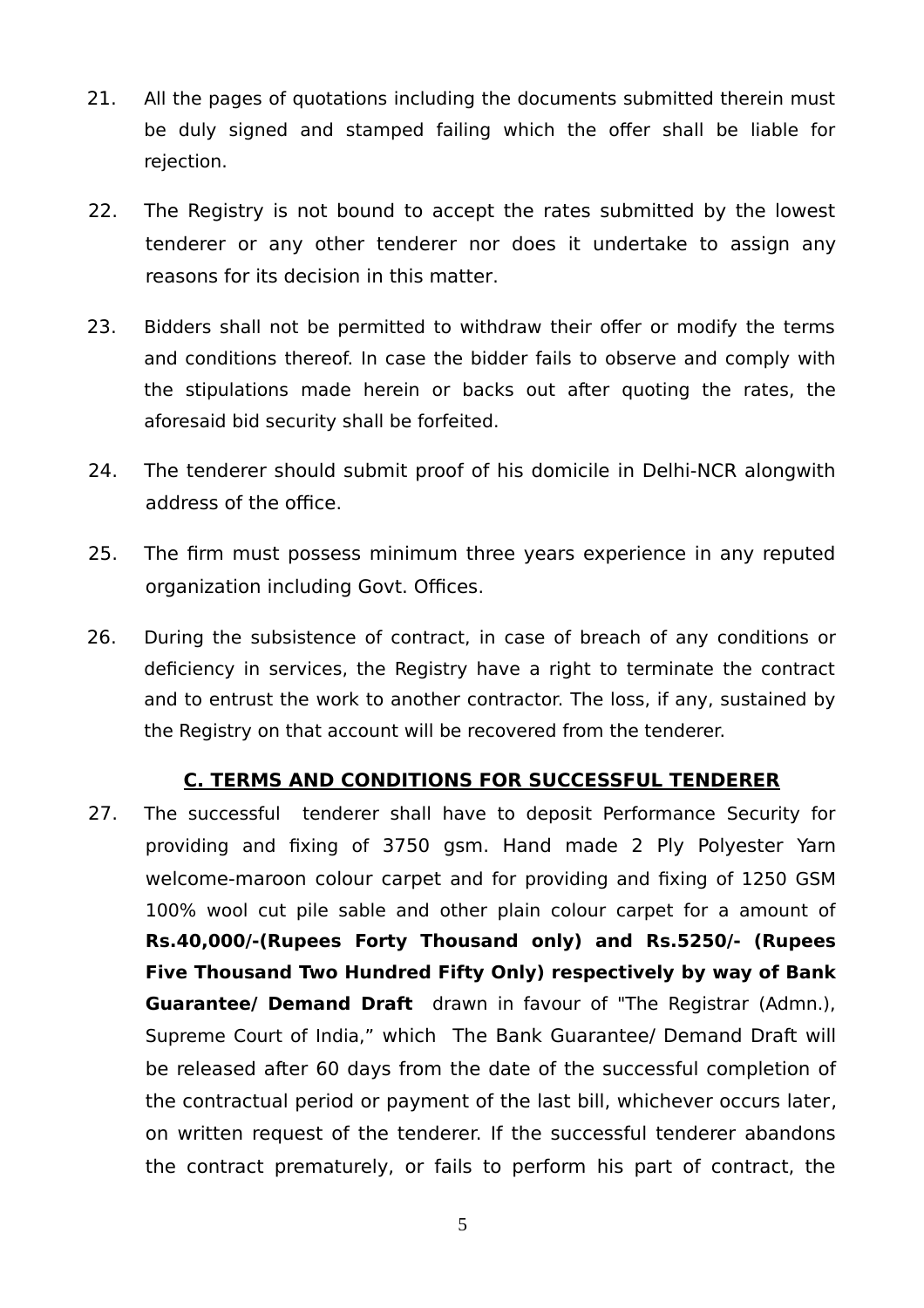security deposit or any part thereof will be liable to be forfeited

- 28. The rates should be valid for a period of **Two Years** for providing carpets and for a period of **Five years** for minor repair, laying/fixing, PU foam, Backing, etc, from the date of approval of rates and work will be required to be done at different intervals during the contractual period as and when required. Rates quoted shall include costs of commuting and no separate travelling charges shall be admissible.
- 29. The successful tenderer will have to abide by the terms and conditions as may be fixed from time to time by the Registry.
- 30. The successful tenderer to whom contract is awarded will be required to attend the job howsoever small it may be within 24 hours either on call basis, e-mail or after the receipt of work order whichever is communicated earlier. The person attending the work should be available in the Registry or at the point of location of actual work at short notice.
- 31. In case the carpet is required to be laid at the residential office of any Hon'ble Judge, the contractor will be required to submit a small piece of carpet so laid by him duly certified by the DR/AR-cum-PS to the Hon'ble Judge along with the pre-receipted bill in triplicate. In case of the other location the material so supplied & laid will be inspected by an Inspection Committee comprising of senior officers of the Registry. In case the supply is not found in conformity with the approved sample, the same will be liable to be rejected and will be required to be replaced with the supply exactly commensurate with the approved sample. The decision of the Registry in this regard will be final, unassailable and binding on the contractor.
- 32. Any loss or damage caused to any of the Registry's item by the successful tenderer while doing/performing the job will be recovered from the successful tenderer and the decision of the Registry in this regard will be final and unassailable.
- 33. The Registry shall have no liability, financial or otherwise, for any harm/damage/injury incurred by the manpower deployed by the contractor in the course of performing of the work. Neither the Contractor nor his

6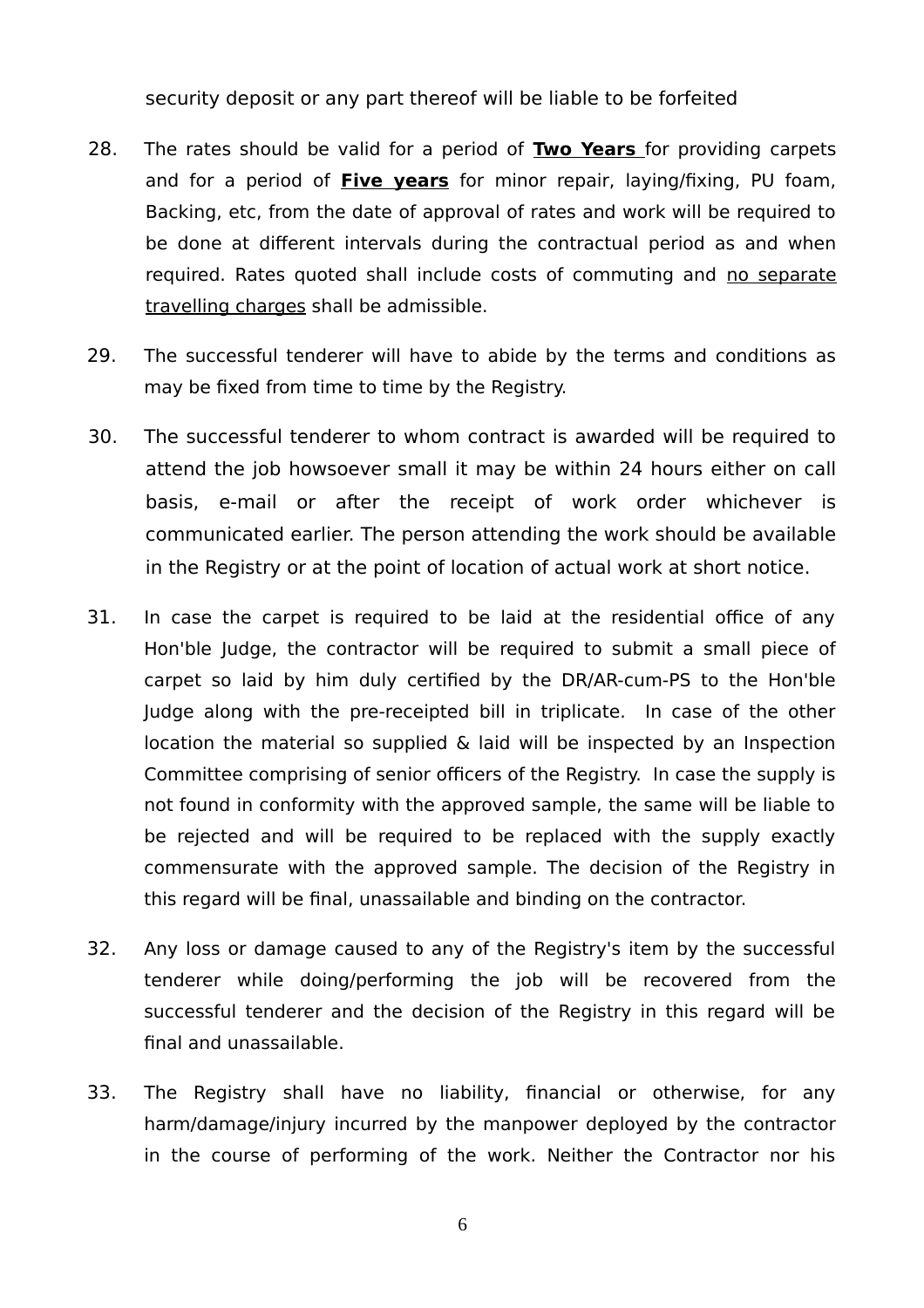workers shall have any claim on this Registry for compensation or financial assistance on this account.

- 34. The work executed by the firm should be to the satisfaction of the concerned officer where work was executed. If the same is not found satisfactory, the firm will have to do the job again at its own cost. The decision of the concerned officer and of the Registry in this regard will be final and unassailable and binding on the tenderer.
- 35. Payment of the work done shall be made on bill basis generally within 15 days from the date of the presentation of proper bill with satisfactory reports from the users.

## **D. PENALTIES**

- 36. In case the successful bidder backs out and/or fails to take up the job, under the contract, the Earnest Money/Performance Security will be forfeited by the Competent Authority.
- 37. If Irrespective of the fact whether the Registry gets the job done or not from the outside, **a penalty of 1% per week of total cost of delayed job subject to maximum penalty of 10% of the total cost**, will be deducted from the Bill in respect of the jobs which are not done within the stipulated period (if the delay is due to wilful laches of the tenderer).
- 38. Even after awarding the said contract, the Registry reserves the right to terminate the same, if the services of the Contractor are not found satisfactory and to entrust the work to another, and to recover from the Contractor, the loss if any, sustained to the Registry of the Supreme Court of India.
- 39. If the work is not done by the Contractor within stipulated period and the Registry is forced to get it done at higher rates, the difference will be deducted from the bill of the successful Tenderer.
- 40. If at any stage, it is found that the performance, quality of the material is not satisfactory, the contract will be liable to be terminated without any notice and performance security shall be forfeited.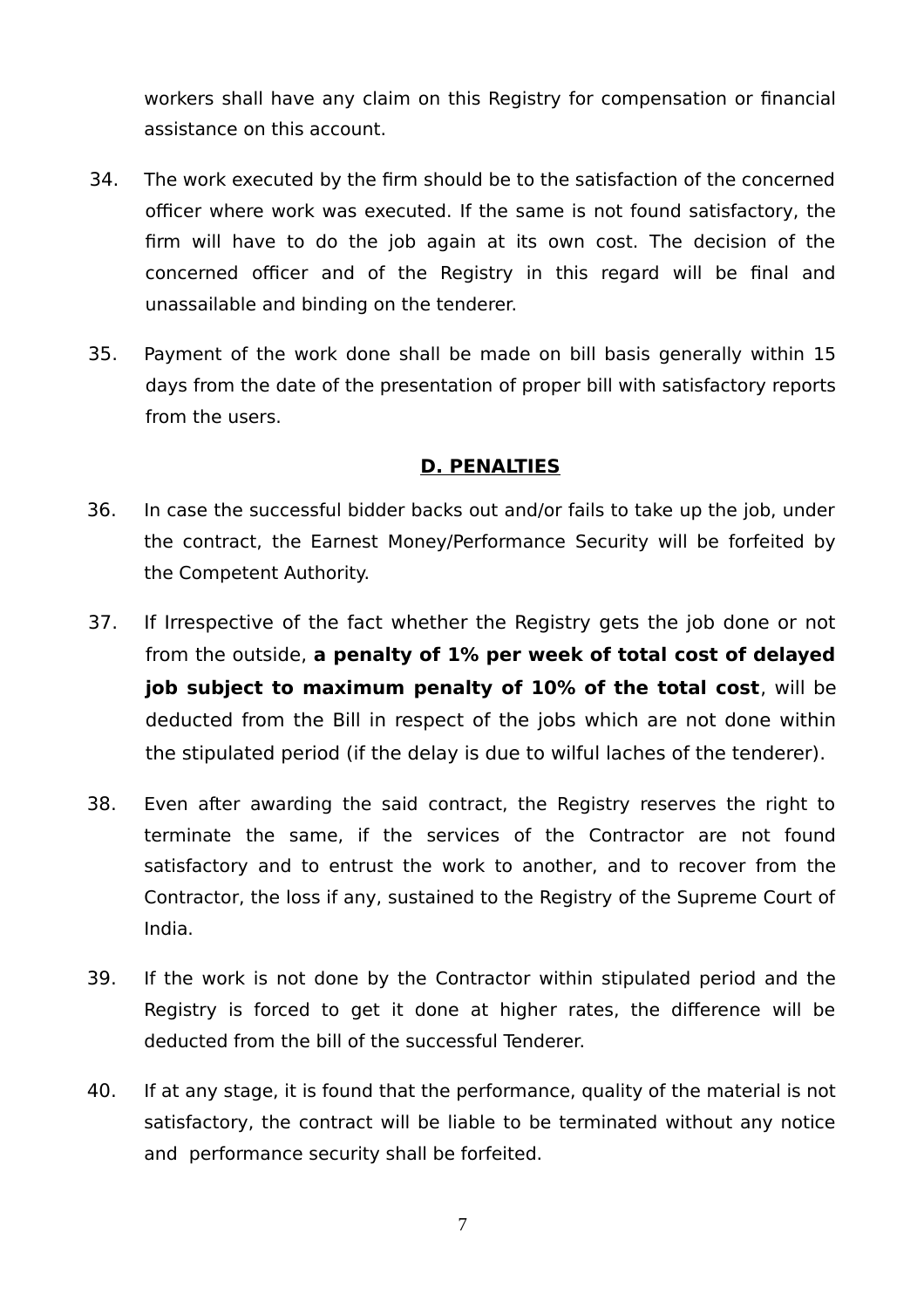41. The successful tenderer will be obliged to attend to the work as per the requirement and the Performance Security shall stand forfeited in case of breach of any of the conditions mentioned herein and if the services of the contractor are found unsatisfactory.

## **E. INVITATION OF TENDER**

Interested parties may send their Tenders in three separate sealed envelopes containing (i) Tender Document, (ii) Sample of 3750 gsm. Hand made 2 Ply Polyester Yarn welcome-maroon colour carpet with anti-skid backing and sample of 1250 gsm. Sable colour carpet with PU foam and (iii) Earnest Money superscribing on the respected envelopes (a) "Tender for awarding the rate contract for providing and fixing of carpets", (b) "Sample of carpets (c) "Earnest Money for awarding the rate contract of providing & fixing of carpet or Exemption Certificate", addressed by name to the undersigned as to reach on or before  $11<sup>th</sup>$  March, 2022 upto 3:00 P.M. which will be opened on the same day at 3:30 P.M. in the Registry by a Committee of Officers of the Registry in the presence of the tenderers or their authorized representatives who may wish to remain present there at that time. The tenders received after due date and/or time and/or without earnest money will not be entertained. In the first instance, envelopes containing Earnest Money and thereafter, Envelopes containing Samples, then tenders respectively will be opened.

> Sd/- (Anil Kumar Sharma) Additional Registrar(AM)

**Encls.: Annexures–'A', 'B' and 'C'**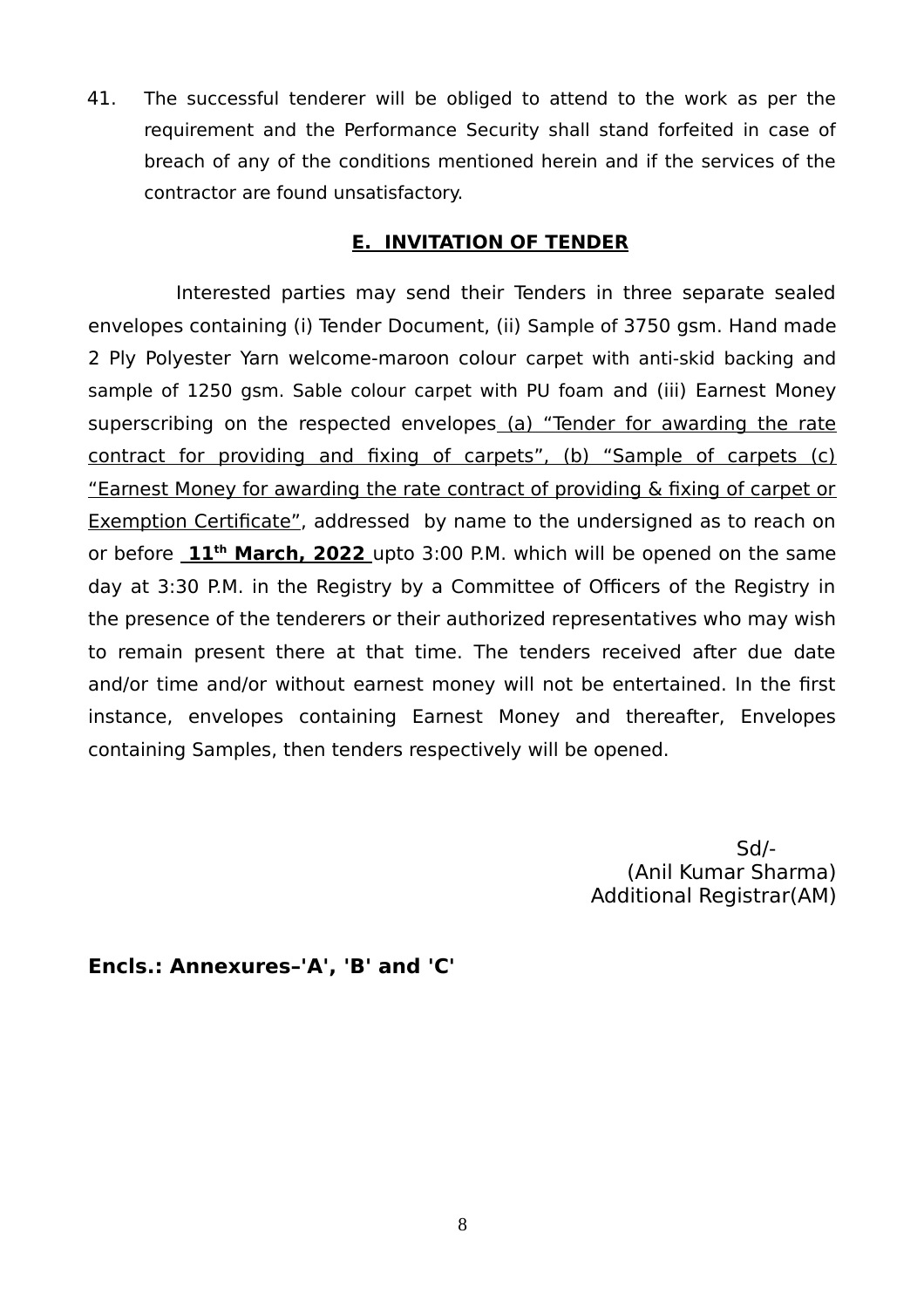# **Annexure-'A'**

#### SUPREME COURT OF INDIA ADMN.MATERIALS(P&S)

F.No.93/Carpets/19/SCI (AM) Dated: 19.02.2022

## **Last date: 11th March, 2022**

#### PROFORMA

(To be filled in by the tenderers with reference to Notice Inviting Tender dated 19.02.2022 for Awarding of Rate Contract for Providing & Fixing of 3750 gsm. Hand made 2 Ply Polyester Yarn welcome-maroon colour carpet and providing and fixing of 1250 gsm. 100% wool cut pile carpet of 'Sable' colour and other plain colour carpet):

- 1. Name of the tenderer with address  $\cdot$
- 2. Name of the contact person with Mobile / Fax / Telephone No. (s) :
- 3. Fax No./E-mail ID :
- 4. GST No. (with copy) :
- 5. Pan Card No. (with copy)
- 6. Whether all the terms & conditions of the N.I.T. Are agreeable :
- 7. Details of past experience in the field:
- 8. Details of important clients with Contact Nos.:
- 9. Declaration regarding black listing or otherwise:

### 10. Whether Sample of carpet enclosed (Yes/No)

| 3750 GSM 2 Ply Polyester Handmade welcome-<br>maroon colour carpet $(1ft. x 1ft.)$ |  |
|------------------------------------------------------------------------------------|--|
| 1250 gsm. 100% wool cut pile carpet of 'Sable'<br>colour carpet $(1ft. x 1ft.)$    |  |

Signature with date and Rubber Stamp of the tenderer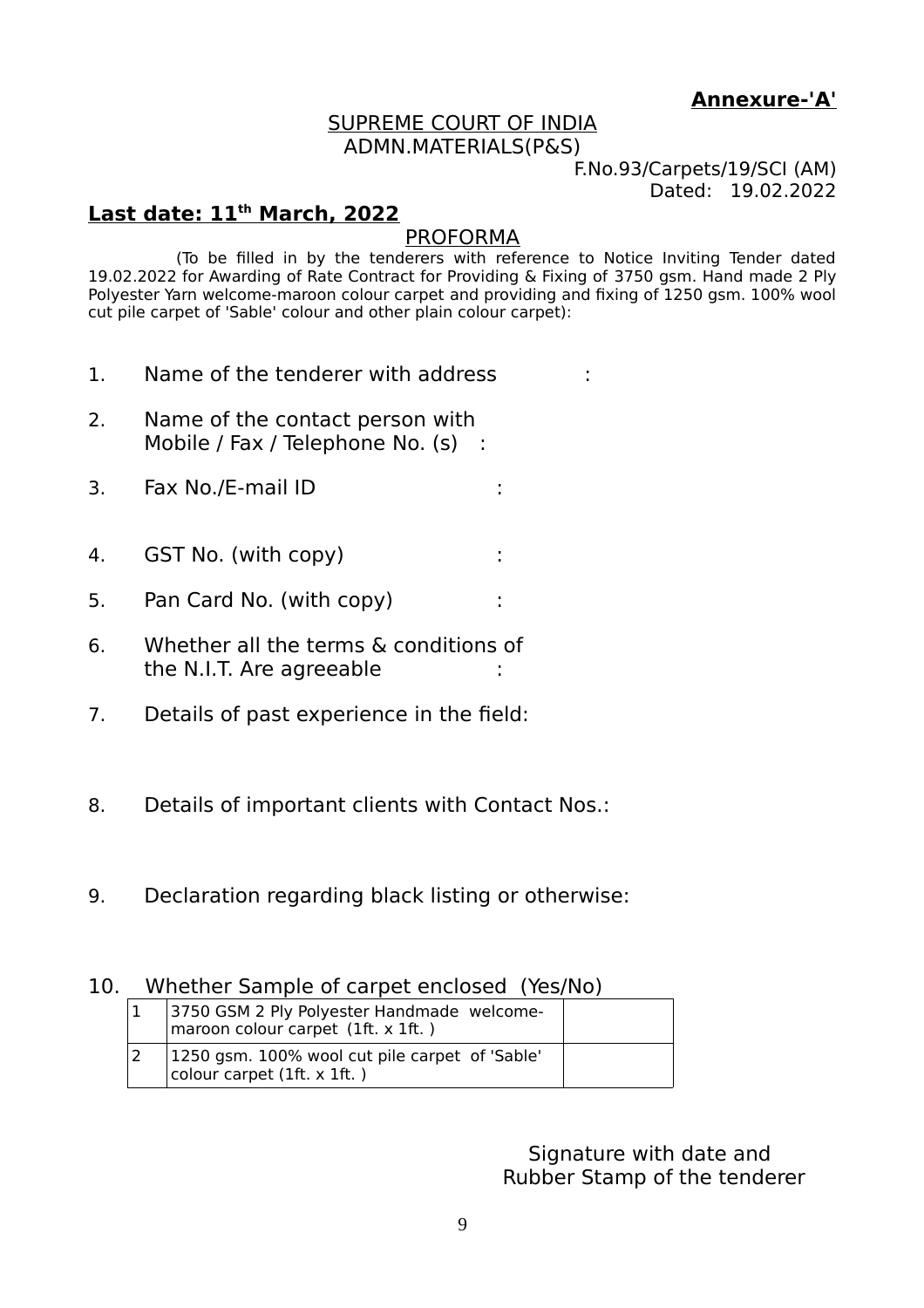**Annexure-'B'**

#### SUPREME COURT OF INDIA ADMN.MATERIALS(P&S)

F.No.93/Carpets/19/SCI (AM) Dated: 19.02.2022

# **Last date: 11th March, 2022**

#### PROFORMA

(To be filled in by the tenderer with reference to Notice Inviting Tender dated 19.02.2022 for Awarding of Rate Contract for Providing & Fixing of 3750 gsm. Hand made 2 Ply Polyester Yarn welcome-maroon colour carpet and providing and fixing of 1250 gsm. 100% wool cut pile carpet of 'Sable' colour and other plain colour carpets):

| <u>s.</u><br><u>No.</u> | <b>Description of Items</b>                                                                                                                                                                                                           | <b>Rates (Rs.) for two years</b> |                                            |                                                   |                                                |
|-------------------------|---------------------------------------------------------------------------------------------------------------------------------------------------------------------------------------------------------------------------------------|----------------------------------|--------------------------------------------|---------------------------------------------------|------------------------------------------------|
| $\mathbf{1}$            | Providing and fixing of 3750 gsm.<br>Handmade 2<br>Ply Polyester<br>Yam<br>welcome-maroon colour carpet (per<br>Sq. ft.)                                                                                                              |                                  |                                            |                                                   |                                                |
| $\mathcal{P}$           | Providing and fixing of 3750 gsm.<br>Handmade<br>2<br>Ply Polyester<br>Yam<br>welcome-maroon colour carpet (per<br>Sq. ft.) in buy back of existing old<br>1250 gsm wool cut pile maroon colour<br>carpet having cotton cloth backing |                                  |                                            |                                                   |                                                |
| 3                       | Providing and fixing of 1250 gsm.<br>100% wool cut pile carpet (per Sq.<br>Mtr.)                                                                                                                                                      |                                  |                                            |                                                   |                                                |
| S.<br>No.               | <b>Description of Items</b>                                                                                                                                                                                                           | Rates (Rs.)<br>for two years     | Rates<br><u>(Rs.) for</u><br>third<br>year | <b>Rates</b><br>$(Rs.)$ for $ $<br>fourth<br>year | <b>Rates</b><br><u>(Rs.) for</u><br>fifth year |
| $\overline{4}$          | Underlay of PU Foam of 8mm<br>(Per sq. Mtr.)                                                                                                                                                                                          |                                  |                                            |                                                   |                                                |
| 5                       | Laying/Fixing charges<br>(Per Sq. Mtr.)                                                                                                                                                                                               |                                  |                                            |                                                   |                                                |
| 6                       | Cotton Cloth Third Backing with Latex<br>(Per Sq. Mtrs.)                                                                                                                                                                              |                                  |                                            |                                                   |                                                |
| $\overline{7}$          | Anti Skid backing<br>(Per Sq. ft.)                                                                                                                                                                                                    |                                  |                                            |                                                   |                                                |
| 8                       | Minor Repair (cutting/pasting/edging<br>etc.) (per running mtrs.)                                                                                                                                                                     |                                  |                                            |                                                   |                                                |
| 9                       | Edge Binding<br>(per running mtrs.)                                                                                                                                                                                                   |                                  |                                            |                                                   |                                                |

\*Note: All rates should be inclusive of labour/cartage charges.

Period of Warranty/Guarantee :

GST with percentage in the set of the set of the set of the set of the set of the set of the set of the set of the set of the set of the set of the set of the set of the set of the set of the set of the set of the set of t

Signature with date and Rubber Stamp of the tenderer